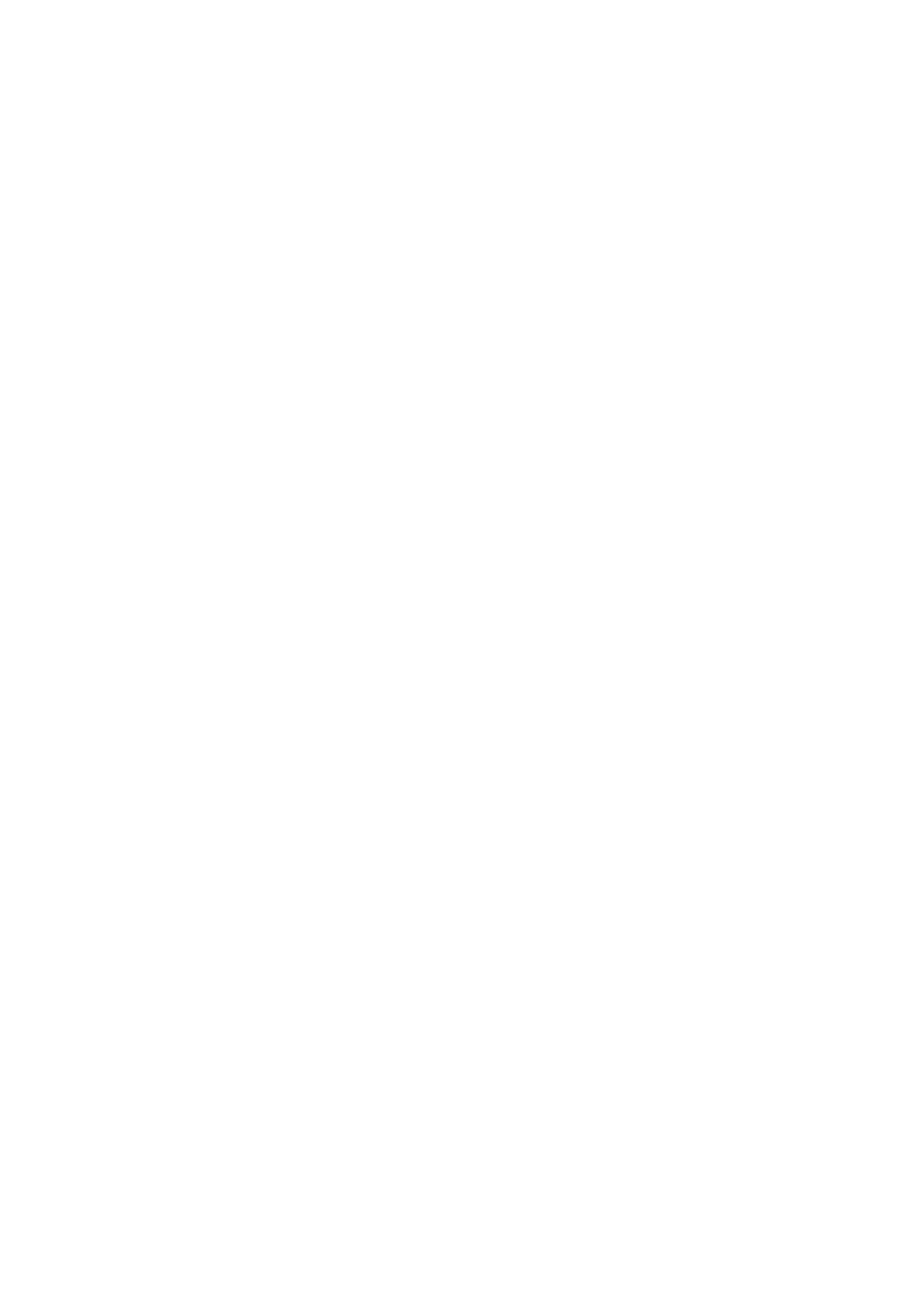Nonlinear Analysis Forum  $23(1)$ , pp. 17–26, 2018 Available electronically at http://www.na-forum.org

# GENERALIZATIONS OF THE RICCERI TYPE INTERSECTION THEOREM

Sehie Park

The National Academy of Sciences, Republic of Korea, Seoul 06579, KOREA; and Department of Mathematical Sciences, Seoul National University, Seoul 08826, KOREA E-mail : park35@snu.ac.kr, sehiepark@gmail.com http://www.math.snu.ac.kr/∼shpark/

Abstract. In May 2017, Ricceri sent me a theorem and asked me whether it is well known or not. I replied that I did not know. Later he informed me that Kindler in 1993 proved already even a more general result. Ricceri's result is on an upper semicontinuous set-valued map with non-empty closed convex values. Since then we found that Ricceri's theorem can be extended to a map with closed acyclic values, and moreover, to the class  $\mathfrak{B}$  of the 'better' admissible multimaps introduced by ourselves in 1996. Finally, we added some remarks.

# 1. Introduction

Many problems in nonlinear analysis can be solved by showing the nonemptiness of the intersection of certain family of subsets of an underlying set. Each point of the intersection can be a fixed point, a coincidence point, an equilibrium point, a saddle point, an optimal point, or other solutions of various equilibrium problems. One of the remarkable results on the nonempty intersection is the celebrated Knaster-Kuratowski-Mazurkiewicz theorem (simply, the KKM theorem) in 1929, which concerns with certain types of multimaps called the KKM maps later.

On May 7, 2017, Ricceri wrote to me:

"I'm writing you to know whether the attached result is already well known."

**Theorem R.** Let E be a topological vector space; S a locally convex topological vector space;  $X$  a nonempty convex subset of  $E: Y$  a non-empty compact

Received & Accepted: Dec. 2017.

<sup>2010</sup> Mathematics Subject Classification: 47H04, 47H10, 49J27, 49J35, 49J53, 54H25, 55M20, 91B50.

Key words and phrases: convex space in the sense of Lassonde, admissible class  $\mathfrak{A}_{c}^{\kappa}$  of multimaps, 'better' admissible class  $\mathfrak{B}$ , admissible set in the sense of Klee, Klee approximable set.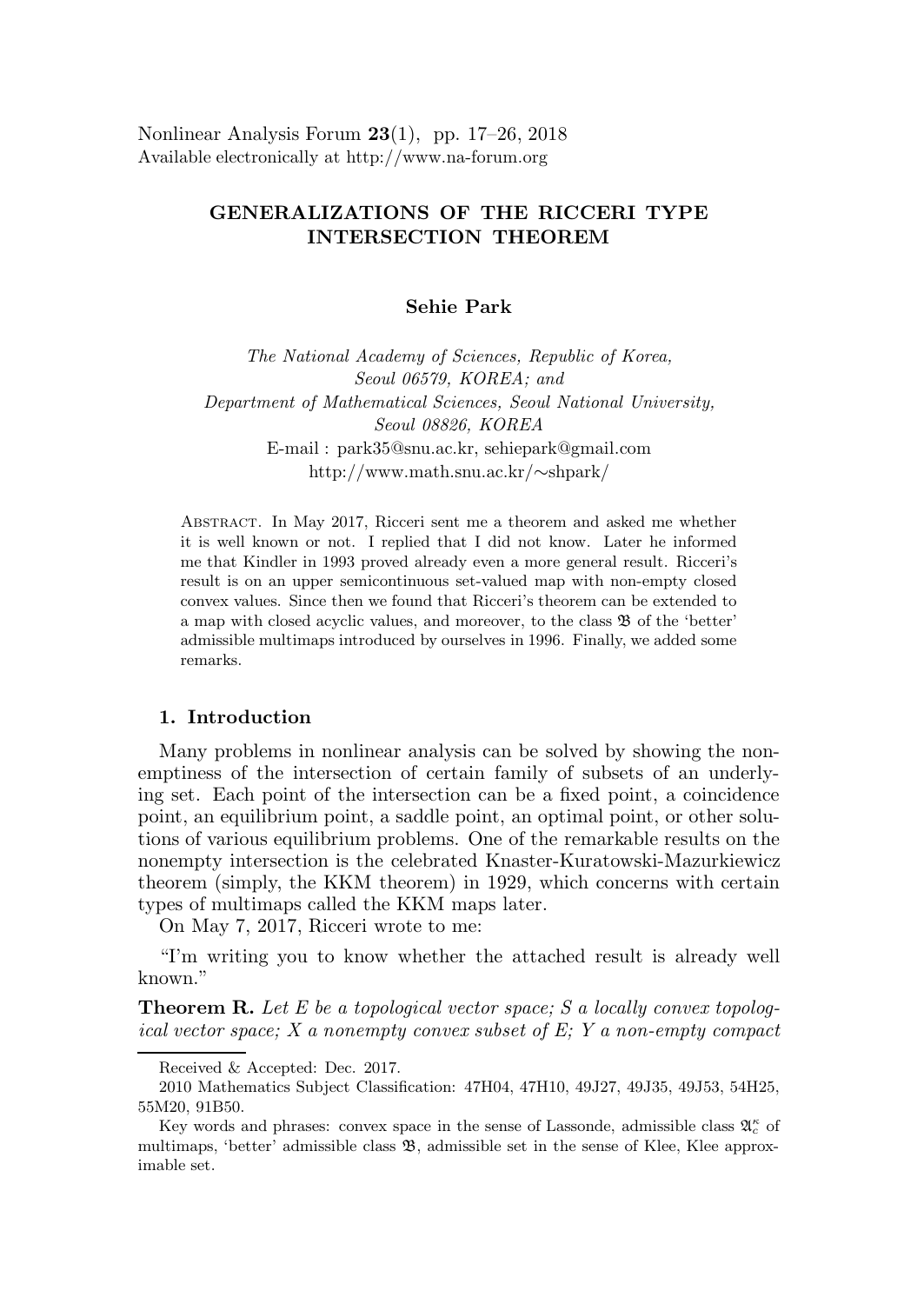18 Sehie Park

convex subset of S; F an upper semicontinuous (u.s.c.) set-valued map from X into Y, with non-empty closed convex values, such that, for each  $y \in Y$ , the set

$$
\{x \in X : y \notin F(x)\}\
$$

is convex. Then, one has

$$
\bigcap_{x \in X} F(x) \neq \emptyset.
$$

Here S must be Hausdorff. On May 19, 2017, we replied as follows:

"I know several whole intersection properties beginning from the KKM theorem. But yours seems to be new one."

An immediate reply from Ricceri on May 19, 2017 is as follows:

"In the meanwhile, I was acquainted with the paper "Topological intersection theorems" (PAMS, 1993) by Jürgen Kindler where even a more general result was proved."

The following is from Kindler's paper:

Let Y be a nonvoid set and  $\{C_x : x \in X\}$  a family of nonvoid subsets of Y (X a nonvoid index set). Let  $C_y^* := \{x \in X : y \notin C_x\}$ ,  $y \in Y$ , denote the system of conjugate sets and set  $\langle X \rangle := \{A \subset X : A \text{ finite nonvoid}\}.$ 

Theorem K. The following are equivalent:

- $(a) \bigcap \{C_x : x \in X\} \neq \emptyset.$
- (b) There exist topologies on X and Y such that
	- $(0)$  Y is compact,
	- (i) every set  $C_x$ ,  $x \in X$ , is closed,
	- (ii) for every closed  $F \subset Y$  the subset  $\bigcap \{C_y^* : y \in F\}$  is open,
	- (iii) every subset  $\bigcap \{C_x : x \in A\}, A \in \langle X \rangle$ , is connected or empty,
	- (iv) every subset  $\bigcap \{C^*_y : y \in B\}$ ,  $B \subset Y$ , is connected or empty.

In the present paper, we give generalizations of Ricceri's Theorem R to a u.s.c. map with closed acyclic values, and moreover, to the class B of the 'better' admissible multimaps introduced by ourselves in 1997. Finally, we add a metatheorem which concerns with the basic ideas of our present works, and some remarks.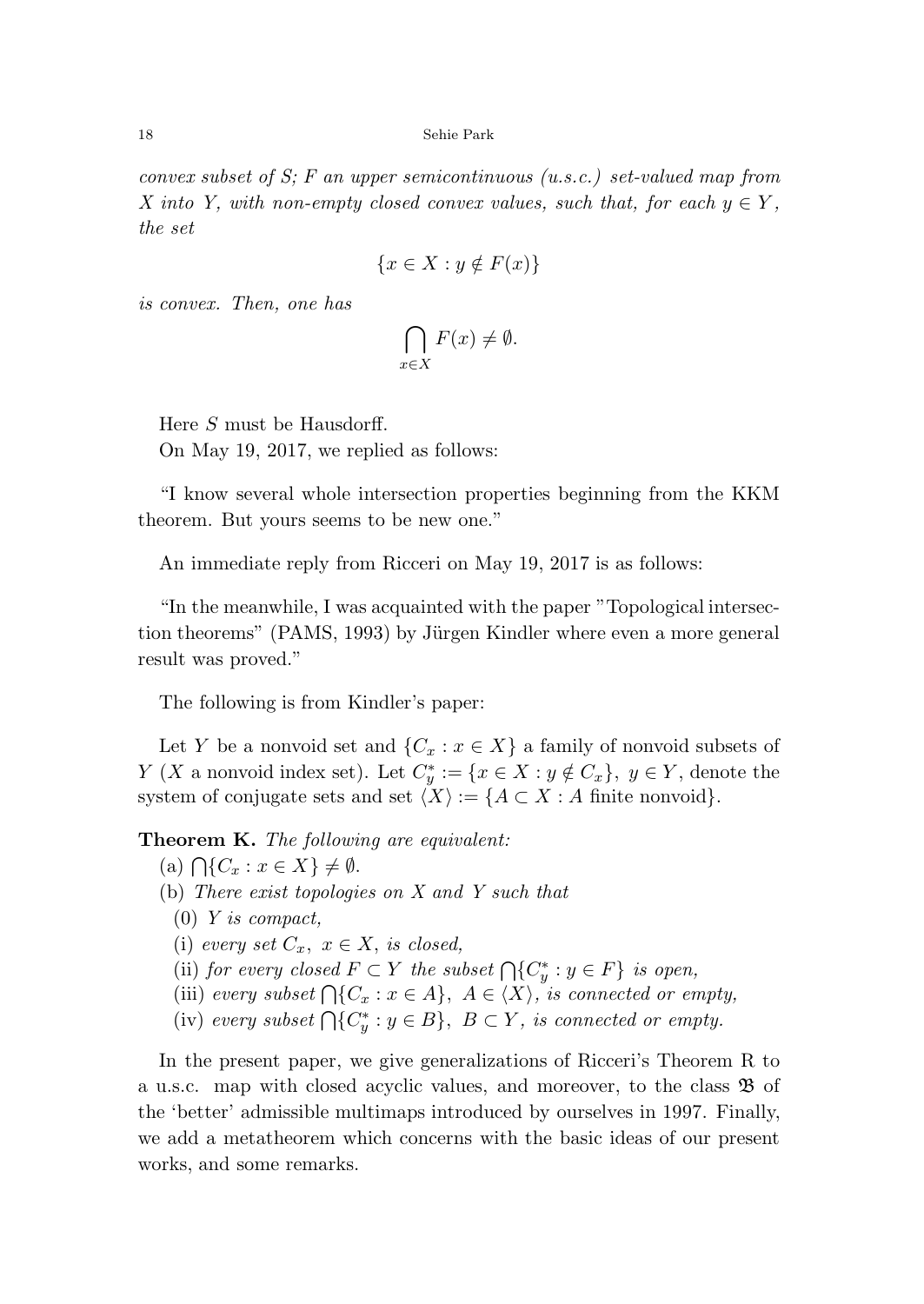## 2. Preliminaries

We need the following from our previous work in 1994:

A convex space X in the sense of Lassonde is a nonempty convex set in a vector space with any topology that induces the Euclidean topology on the convex hulls of its finite subsets. Such convex hulls will be called polytopes. See Park et al. [14]:

**Lemma P.** Let  $X$  be a topological space,  $Y$  a convex space, and  $S$ ,  $T$  :  $X \rightarrow Y$  multimaps satisfying

(1) for each  $x \in X$ , co  $S(x) \subset T(x)$ ; and

(2) for each  $y \in Y$ ,  $S^-(y)$  is open in X; or  $X = \bigcup \{\text{Int } S^-(y) : y \in Y\}.$ Then, for any nonempty compact subset  $K$  of  $X$ , there exists a continuous

function  $f: K \to Y$  such that

(3)  $f(x) \in T(x)$  for each  $x \in K$ ;

(4)  $f(K)$  is contained in a polytope of Y; and

(5) for any compact subset  $L$  of  $X$  containing  $K$ , there exists a continuous extension  $\tilde{f}: L \to Y$  of f such that  $\tilde{f}(x) \in T(x)$  for each  $x \in L$  and  $\tilde{f}(L)$  is contained in a polytope of Y .

The following was given by Krasa and Yannelis [3, Fact I] in 1994 also:

Corollary KY. Let  $\Delta$  be a compact metric space. Assume that  $\varphi : \Delta \to \mathbb{R}^n$ is non-empty, convex valued and, for each  $y \in \mathbb{R}^n$ ,  $\varphi^{-}(y)$  is open in  $\Delta$ . Then  $\varphi$  has a continuous selection, i.e., there exists a continuous function  $f: \Delta \to \mathbb{R}^n$  with  $f(x) \in \varphi(x)$  for all  $x \in \Delta$ .

Note that, in Corollary KY,  $\Delta$  can be replaced by any compact topological space and  $\mathbb{R}^n$  by any convex space in the sense of Lassonde, without affecting its conclusion.

From now on, t.v.s. means a topological vector space.

# 3. Generalizations to acyclic maps

A topological space is *acyclic* if all its reduced Cech homology groups over rationals vanish. A multimap is called *acyclic* if it is u.s.c. with compact acyclic values.

The following is given in [4, 15]:

**Lemma 3.1.** Let X be a nonempty convex subset of a locally convex Hausdorff t.v.s. E and  $F : X \to X$  be a composite of acyclic maps. If F is compact, then it has a fixed point.

**Theorem 3.2.** Let X be a convex space; S a locally convex Hausdorff t.v.s.; Y a non-empty compact convex subset of S;  $\Phi$  a u.s.c. multimap from X into Y, with non-empty closed acyclic values, such that, for each  $y \in Y$ , the set

$$
\{x \in X : y \notin \Phi(x)\}\
$$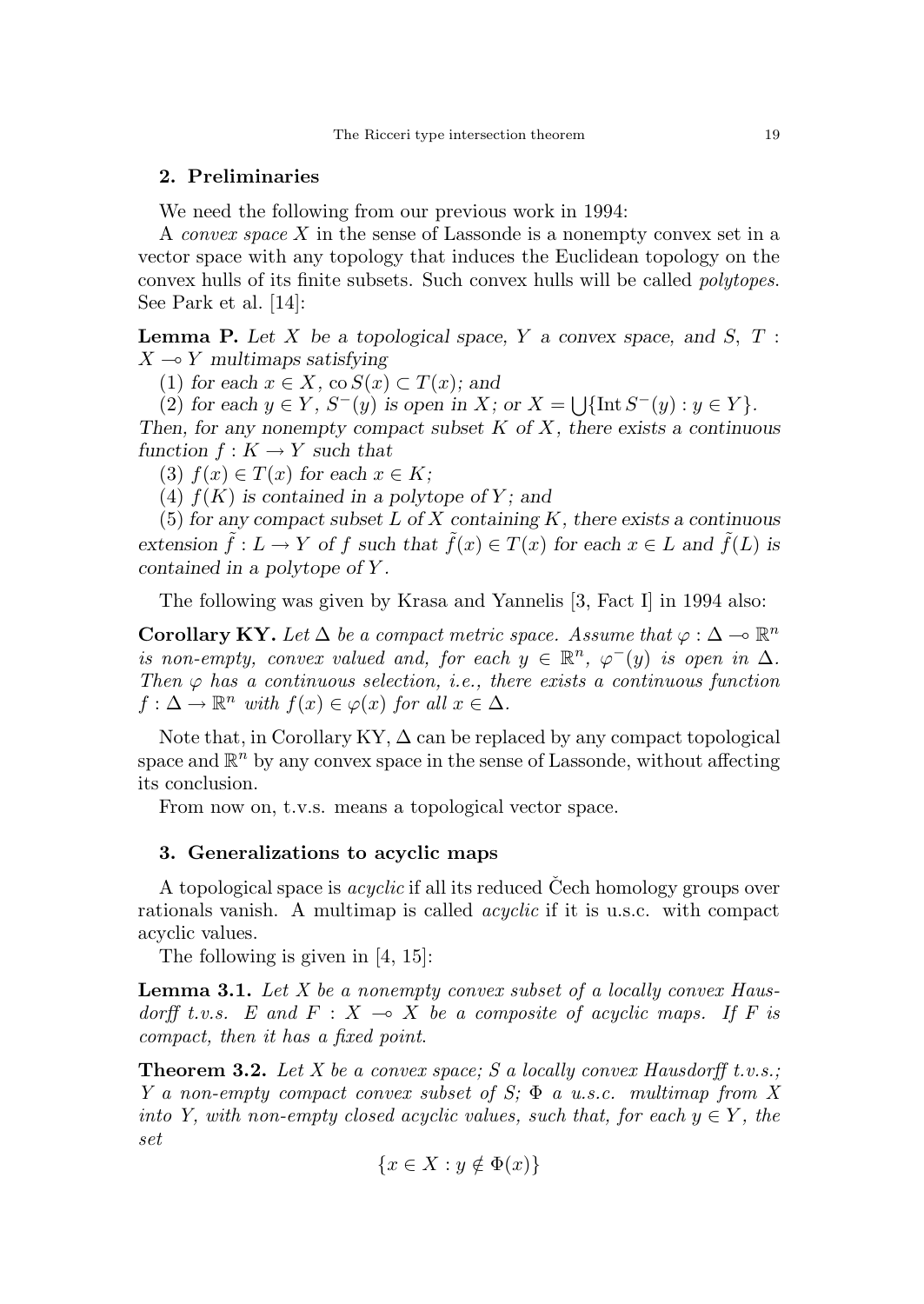is convex. Then, one has

$$
\bigcap_{x \in X} \Phi(x) \neq \emptyset.
$$

*Proof.* Let the dual  $\Phi_* : Y \to X$  of  $\Phi$  be defined by  $\Phi_*(y) := \{x \in X : y \notin Y\}$  $\Phi(x)$ ,  $y \in Y$ . Then  $\Phi_*(y)$  is convex and

$$
\Phi_*^-(x) = \{ y \in Y : x \in \Phi_*(y) \} = \{ y \in Y : y \notin \Phi(x) \} = \{ \Phi(x) \}^c, \ x \in Y
$$

is open.

If  $\Phi_*(y)$  is empty for some  $y \in Y$ , then  $y \in \Phi(x)$ ,  $\forall x \in X$ . So we have done.

If  $\Phi_*(y)$  is nonempty for all  $y \in Y$ , suppose  $\bigcap_{x \in X} \Phi(x) = \emptyset$ . Then

$$
\bigcup_{x \in X} \Phi_*^-(x) = \bigcup_{x \in X} {\{\Phi(x)\}}^c = Y
$$

and we have an open cover of Y. Now, by Lemma P,  $\Phi_*$  has a continuous selection  $f: Y \to X$ . Then  $\Phi \circ f: Y \to Y$  has a fixed point  $y_0 \in Y$  by Lemma 2.1, that is,  $y_0 \in \Phi(x)$  and

$$
x = f(y_0) \subset \Phi_*(y_0) = \{ x \in X : y_0 \notin \Phi(x) \}.
$$

This is a contradiction. Hence,  $\bigcap_{x\in X} \Phi(x) \neq \emptyset$ .  $\Box$ 

In case  $E = S$  and  $X = Y$ , Theorem 3.2 reduces to the following:

**Corollary 3.3.** Let E be a locally convex Hausdorff t.v.s.; X a non-empty compact convex subset of E;  $\Phi$  a u.s.c.multimap from X into X, with nonempty closed acyclic values, such that, for each  $y \in X$ , the set

$$
\{x \in X : y \notin \Phi(x)\}\
$$

is convex. Then, one has

$$
\bigcap_{x \in X} \Phi(x) \neq \emptyset
$$

and  $\Phi$  has a fixed point.

*Proof.* By Theorem 3.2, we have an element  $x_0 \in X$  such that

$$
x_0 \in \bigcap_{x \in X} \Phi(x) \neq \emptyset,
$$

that is,  $x_0 \in \Phi(x)$  for all  $x \in X$ . Hence  $x_0 \in \Phi(x_0)$ .  $\Box$ 

Remark. It might be interesting to check whether Kindler's Theorem K works for our Theorem 3.2. In fact, by putting

$$
C_x := \Phi(x)
$$
 and  $C_y^* := \{x \in X : y \notin \Phi(x)\},\$ 

we have the following from Theorem 2.2:

 $(0)$  Y is compact;

(i)  $C_x$  is closed;

 $(iv)$   $C_y^*$  is convex and, hence, connected.

However, we have no evidence to show the following: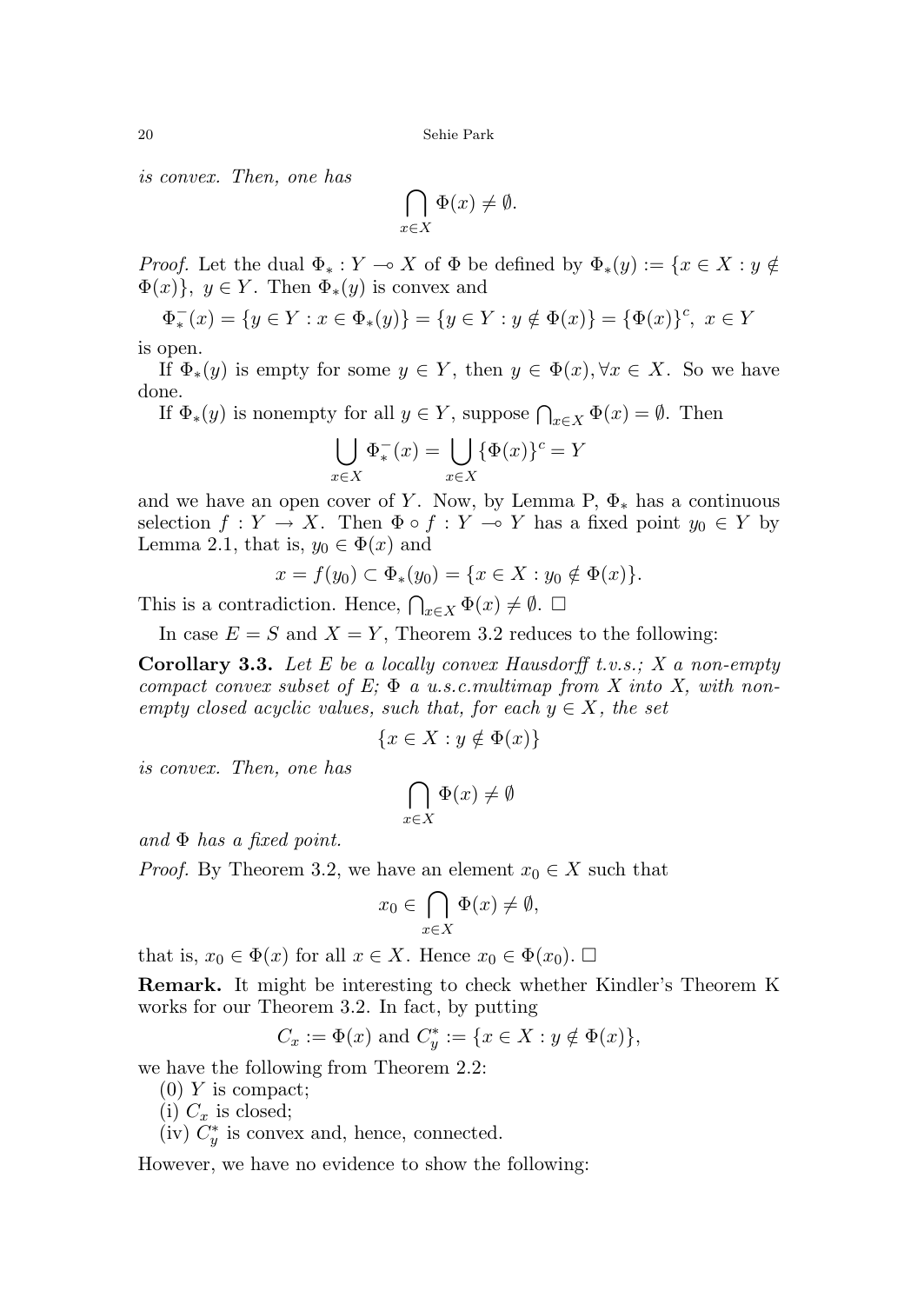- (ii)  $C_y^* := \{x \in X : y \notin \Phi(x)\}\$ is open; and
- (iii) every subset  $\bigcap \{C_x : x \in A\}, A \in \langle X \rangle$ , is connected or empty.

Therefore, our Theorem 3.2 must be independent from Theorem K.

#### 4. Generalizations to better admissible class B

Let X and Y be topological spaces. In the following, a *polytope* is a homeomorphic image of a simplex. The following due to the author is wellknown:

**Definition.** An *admissible class*  $\mathfrak{A}_{c}^{\kappa}(X, Y)$  of maps  $T : X \multimap Y$  is the one such that, for each compact subset K of X, there exists a map  $S \in$  $\mathfrak{A}_{c}(K, Y)$  satisfying  $S(x) \subset T(x)$  for all  $x \in K$ ; where  $\mathfrak{A}_{c}$  is consisting of finite compositions of maps in  $\mathfrak{A}$ , and  $\mathfrak{A}$  is a class of maps satisfying the following properties:

(1)  $\mathfrak A$  contains the class  $\mathbb C$  of (single-valued) continuous functions;

(2) each  $F \in \mathfrak{A}_c$  is u.s.c. and compact-valued; and

(3) for each polytope P, each  $T \in \mathfrak{A}_{c}(P, P)$  has a fixed point, where the intermediate spaces of compositions are suitably chosen for each A.

**Example.** Examples of the multimap class  $\mathfrak A$  are the classes of continuous functions  $\mathbb{C}$ , the Kakutani maps K, the Aronszajn maps M (with  $R_{\delta}$  values), the acyclic maps V, the Powers maps  $V_c$ , the O'Neil maps N (continuous with values of one or m acyclic components, where m is fixed), the approachable maps A (whose domains and codomains are subsets of uniform spaces), admissible maps of Górniewicz, the Simons maps  $\mathbb{K}_c$ ,  $\sigma$ -selectionable maps of Haddad and Lasry, permissible maps of Dzedzej, and others. Further, the Fan-Browder maps (codomains are convex sets), locally selectionable maps having convex values,  $\mathbb{K}_c^+$  due to Lassonde,  $\mathbb{V}_c^+$  due to Park et al., and approximable maps  $\mathbb{A}_{c}^{\kappa}$  due to Ben-El-Mechaiekh and Idzik are examples of the multimap class  $\mathfrak{A}_{c}^{\kappa}$ .

For the literature, see Park [5, 8, 9], Park and H. Kim [12-14] and the references therein.

Later, we introduced the following class of multimaps, where  $\Delta_n$  is the standard *n*-simplex:

**Definition.** For topological spaces X and Y, (the better admissible class)  $\mathfrak{B}$  of multimaps  $F : X \longrightarrow Y$  is defined as follows:

 $F \in \mathfrak{B}(X,Y) \iff F : X \multimap Y$  has the property that, for any natural  $n \in \mathbb{N}$  and for any two continuous functions  $\phi : \Delta_n \to X$ ,  $p : F\phi(\Delta_n) \to \Delta_n$ , the composition

$$
\Delta_n \xrightarrow{\phi} \phi(\Delta_n) \subset X \xrightarrow{F} F\phi(\Delta_n) \xrightarrow{p} \Delta_n
$$

has a fixed point.

**Proposition 4.1.** For any topological spaces X and Y, we have  $\mathfrak{A}_{c}^{\kappa}(X, Y) \subset$  $\mathfrak{B}(X,Y)$ .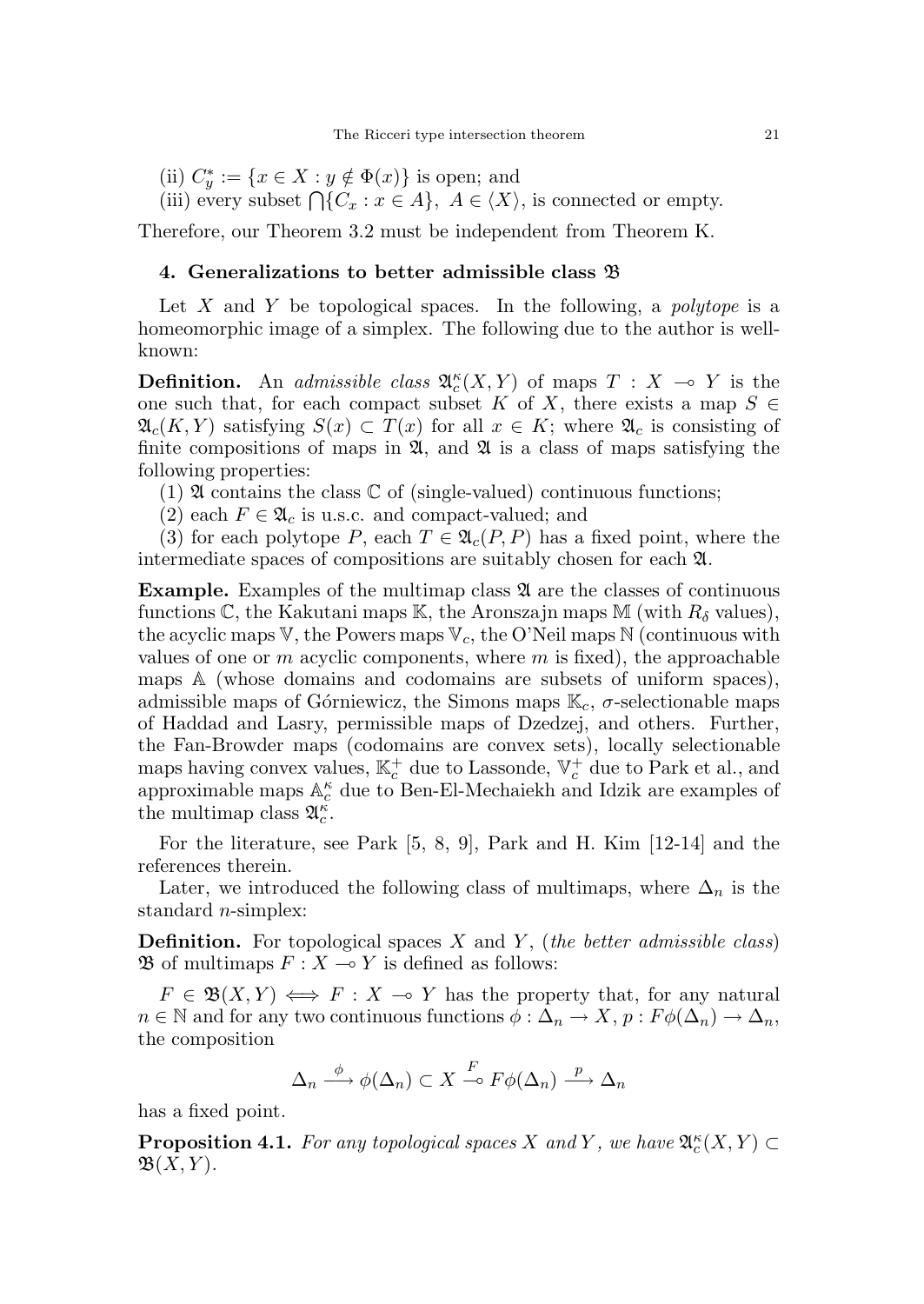Example. 1. A u.s.c. multimap having compact values with trivial shape (that is, contractible in arbitrary neighborhood) belongs to  $\mathfrak{B}$ ; see Ben-El-Mechaiekh [1].

2. The class  $\mathfrak{B}$  properly contains  $\mathfrak{A}_{c}^{\kappa}$ ; see [6]. The connectivity maps due to Nash and Girolo are examples of  $\mathfrak{B}$ -maps not belonging  $\mathfrak{A}_{c}^{\kappa}$ ; see [7].

3. An important subclass of  $\mathfrak{B}$  is the Fan-Browder maps having convex values and nonempty open fibers.

Recall that a nonempty subset X of a t.v.s.  $E$  is said to be *admissible* (in the sense of Klee) provided that, for every nonempty compact subset  $K$ of X and every 0-neighborhood  $V \in \mathcal{V}$ , there exists a continuous function  $h: K \to X$  such that  $x - h(x) \in V$  for all  $x \in K$  and  $h(K)$  is contained in a finite dimensional subspace L of E.

In 1998, we obtained the following [7, Theorem 10.1]:

**Theorem 4.2.** Let E be a Hausdorff t.v.s. and X an admissible (in the sense of Klee) convex subset of E. Then any compact closed map  $F \in$  $\mathfrak{B}(X,X)$  has a fixed point.

In [9], it was shown that Theorem 4.2 subsumes more than sixty known or possible particular cases and generalizes them in terms of the involving spaces and multimaps as well. Later, further examples of maps in the class B were known.

Let X be a subset of a t.v.s.  $E$ . A compact subset  $K$  of  $X$  is said to be Klee approximable into X if for any  $V \in \mathcal{V}$ , there exists a continuous function  $h: K \to X$  such that  $x - h(x) \in V$  for all  $x \in K$  and  $h(K)$  is contained in a polytope in X.

**Example.** We give some examples of Klee approximable sets:

(1) If a subset X of E is admissible (in the sense of Klee), then every compact subset  $K$  of  $X$  is Klee approximable into  $E$ .

(2) Any polytope in a subset X of a t.v.s. is Klee approximable into X.

(3) Any compact subset  $K$  of a convex subset  $X$  in a locally convex t.v.s. is Klee approximable into X.

(4) Any compact subset  $K$  of a convex and locally convex subset  $X$  of a t.v.s. is Klee approximable into X.

(5) Any compact subset K of an admissible convex subset X of a t.v.s. is Klee approximable into  $X$ .

 $(6)$  Let X be an almost convex dense subset of an admissible subset Y of a t.v.s.  $E$ . Then every compact subset  $K$  of  $Y$  is Klee approximable into  $X$ .

Note that  $(6) \Rightarrow (5) \Rightarrow (4) \Rightarrow (3)$ .

In 2004 [10], Theorem 4.2 is generalized as follows:

**Theorem 4.3.** Let X be a subset of a Hausdorff t.v.s. E and  $F \in \mathfrak{B}(X,X)$ a compact closed multimap. If  $F(X)$  is Klee approximable into X, then F has a fixed point.

The following extends a particular case of Lemma 3.1: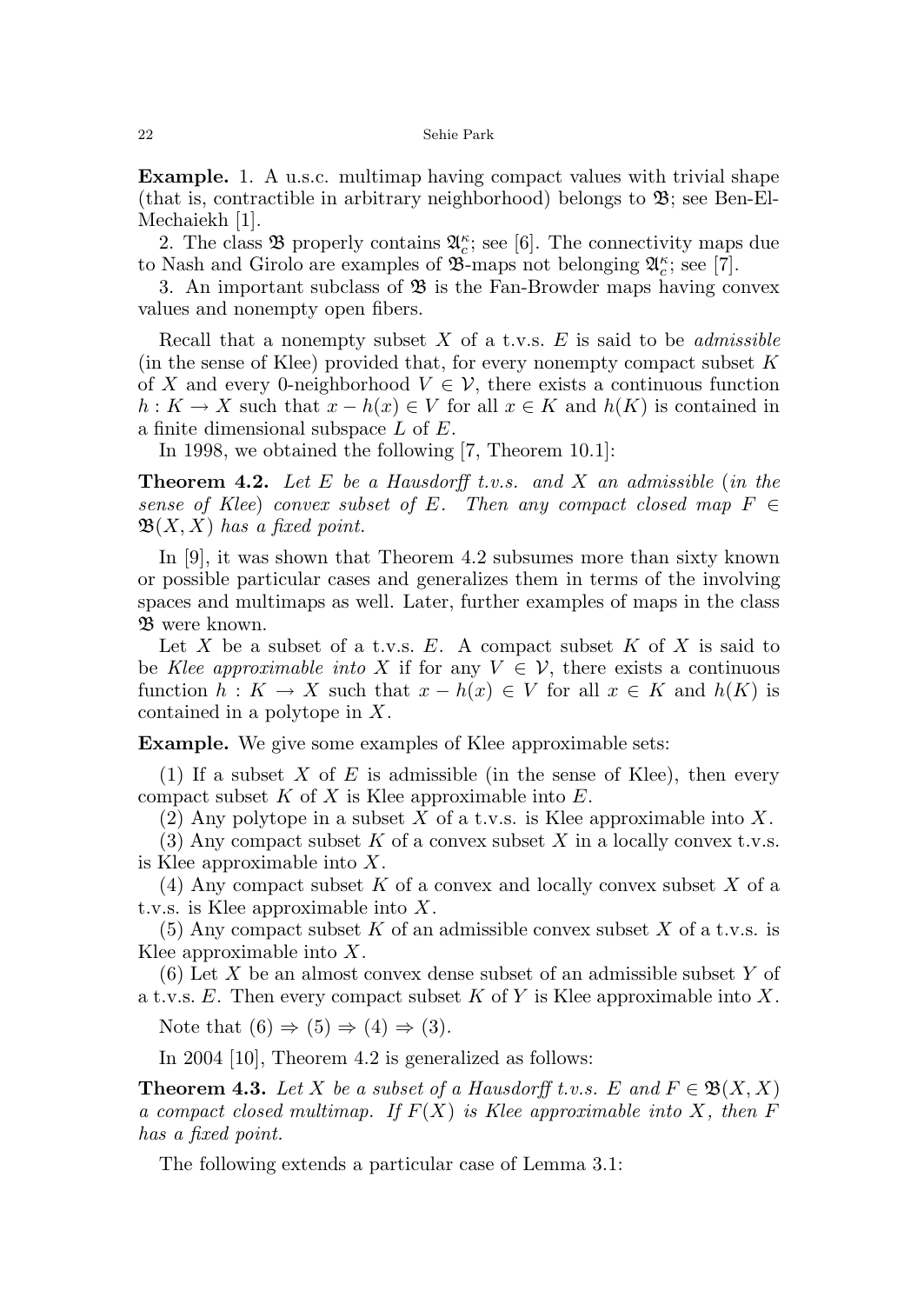**Corollary 4.4.** Let X be a subset of a Hausdorff t.v.s. E and  $F: X \to X$ a compact acyclic map. If  $F(X)$  is Klee approximable into X, then F has a fixed point.

Now the following is the main result of this section.

**Theorem 4.5.** Let X be a convex space; Y a compact Klee approximable subset of a Hausdorff t.v.s.; and  $\Phi \in \mathfrak{B}(X,Y)$  a multimap with closed graph such that, for each  $y \in Y$ , the set

$$
\{x \in X : y \notin \Phi(x)\}
$$

is convex. Then, one has

$$
\bigcap_{x \in X} \Phi(x) \neq \emptyset.
$$

*Proof.* Since  $\Phi \in \mathfrak{B}(X, Y)$  is closed, it is closed-valued. Let  $\Phi_* : Y \to X$  be defined by  $\Phi_*(y) := \{x \in X : y \notin \Phi(x)\}\$ for  $y \in Y$ . Then  $\Phi_*(y)$  is convex and  $\Phi_*^-(x) = \{ y \in Y : x \in \Phi_*(y) \} = \{ y \in Y : y \notin \Phi(x) \} = \{ \Phi(x) \}^c$  is open for each  $x \in Y$ .

If  $\Phi_*(y)$  is empty for some  $y \in Y$ , then  $y \in \Phi(x)$  for all  $x \in X$ . So we have done.

If  $\Phi_*(y)$  is nonempty for all  $y \in Y$ , suppose  $\bigcap_{x \in X} \Phi(x) = \emptyset$ . Then  $\bigcup_{x\in X} \Phi^-_*(x) = \bigcup_{x\in X} {\{\Phi(x)\}}^c = Y$  and we have an open cover of Y. Since Y is compact, by Lemma P,  $\Phi_*$  has a continuous selection  $f: Y \to X$  such that  $f(Y)$  is contained in a polytope in X. Moreover, since  $\Phi \in \mathfrak{B}(X,Y)$ , for any natural  $n \in \mathbb{N}$  and for any two continuous functions  $\phi : \Delta_n \to Y$ ,  $p : \Phi \circ f(\phi(\Delta_n))) \to \Delta_n$ , the composition

$$
\Delta_n \xrightarrow{\phi} \phi(\Delta_n) \subset Y \xrightarrow{f} f(\phi(\Delta_n)) \xrightarrow{\Phi} \Phi \circ f(\phi(\Delta_n)) \xrightarrow{p} \Delta_n
$$

has a fixed point; that is, the composition

$$
\Delta_n \xrightarrow{f\phi} f\phi(\Delta_n) \subset X \xrightarrow{\Phi} \Phi \circ f(\phi(\Delta_n)) \xrightarrow{p} \Delta_n
$$

has a fixed point.

Then  $\Phi \circ f \in \mathfrak{B}(Y, Y)$  has a fixed point  $y_0 \in Y$  by Theorem 4.3, that is,  $y_0 \in \Phi(x)$  and

$$
x = f(y_0) \subset \Phi_*(y_0) = \{ x \in X : y_0 \notin \Phi(x) \}.
$$

This is a contradiction. Hence,  $\bigcap_{x\in X} \Phi(x) \neq \emptyset$ .  $\Box$ 

As for Corollary 3.3, in case  $E = S$  and  $X = Y$ , Theorem 4.5 reduces to the following:

**Corollary 4.6.** Let  $X$  be a compact convex Klee approximable subset of a Hausdorff t.v.s.; and  $\Phi \in \mathfrak{B}(X,X)$  a multimap with closed graph such that, for each  $y \in X$ , the set

$$
\{x \in X : y \notin \Phi(x)\}\
$$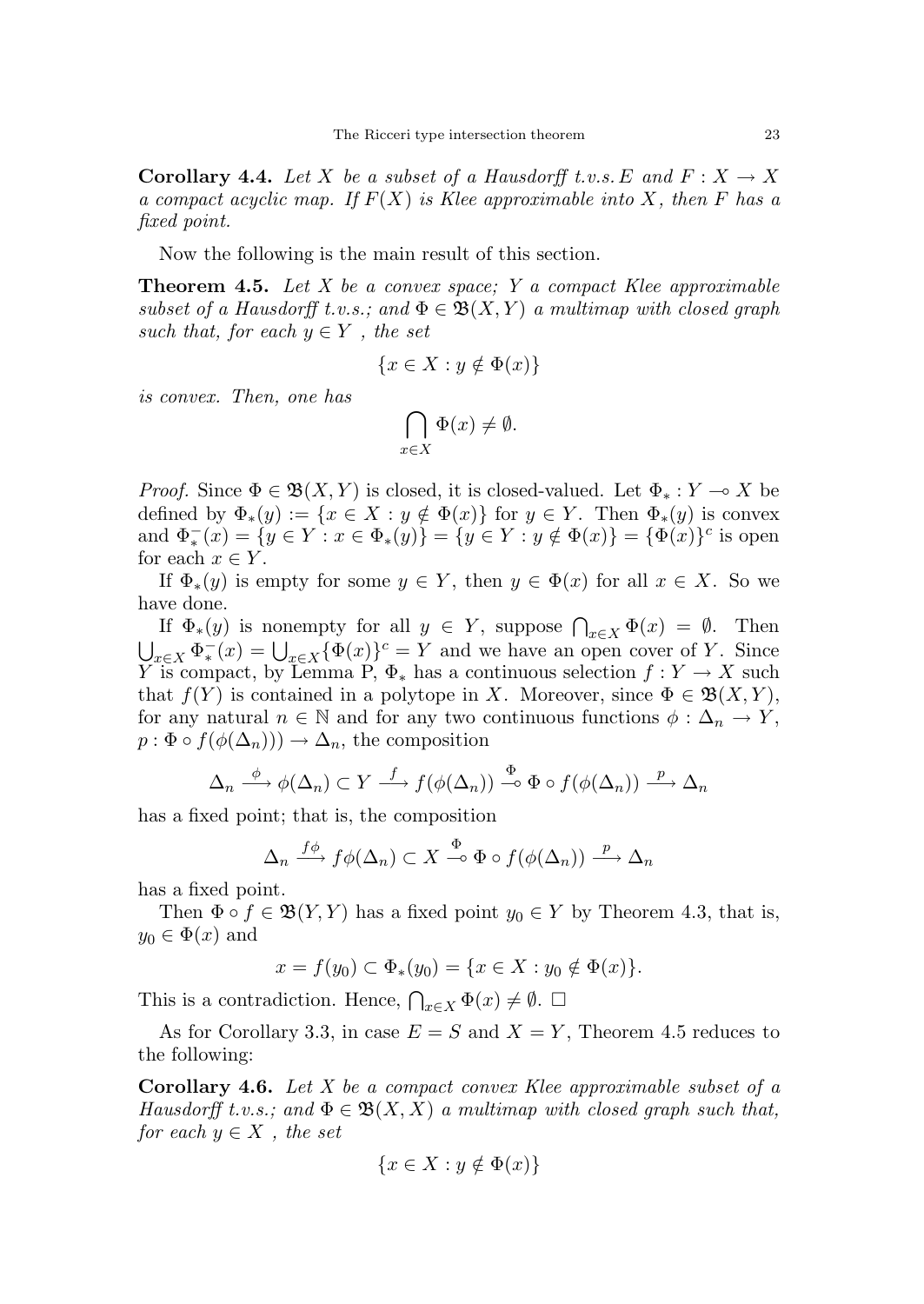24 Sehie Park

is convex. Then, one has

$$
\bigcap_{x \in X} \Phi(x) \neq \emptyset
$$

and  $\Phi$  has a fixed point.

Theorem 4.5 is a far-reaching generalization of Ricceri's theorem and our Theorem 3.2. However, for its usefulness, we have to wait and see Ricceri's coming work.

#### 5. A metatheorem

The essences of Theorems R, 3.2, and 4.3 can be stated by the following metatheorem:

**Theorem 5.1.** Let X, Y,  $\Phi : X \multimap Y$ , and  $\Phi_* : Y \multimap X$  satisfy the following:

(a)  $\Phi_*(y) = \emptyset$  for some  $y \in Y$ ; or

(b) if  ${\overline{\{\Phi_{*}^-(x)\}}_{x\in X}}$  covers Y, then  $\Phi_{*}$  has a selection  $f:Y\to X$  such that  $\Phi_* \circ f : Y \to Y$  has a fixed point.

Then, one has

$$
\bigcap_{x \in X} \Phi(x) \neq \emptyset.
$$

*Proof.* If  $\Phi_*(y)$  is empty for some  $y \in Y$ , then  $y \in \Phi(x)$  for all  $x \in X$ . So we have done.

If  $\Phi_*(y)$  is nonempty for all  $y \in Y$ , suppose that  $\bigcap_{x \in X} \Phi(x) = \emptyset$ . Then  $\bigcup_{x\in X} \Phi^-_*(x) = \bigcup_{x\in X} {\{\Phi(x)\}}^c = Y$  and, by (b),  $\Phi_*$  has a selection  $f: Y \to X$ such that  $\Phi_* \circ f$  has a fixed point  $y_0 \in Y$ . Let  $x_0 = f(y_0)$ . Then  $y_0 \in \Phi(x_0)$ and

$$
x_0 = f(y_0) \subset \Phi_*(y_0) = \{ x \in X : y_0 \notin \Phi(x) \}.
$$

This is a contradiction. Hence,  $\bigcap_{x\in X} \Phi(x) \neq \emptyset$ .  $\Box$ 

Note that Theorem 5.1 includes all of Theorems R, 3.2, and 4.3.

We note that condition (b) seems to be essential; that is,  $\bigcap_{x\in X} \Phi(x) = \emptyset$ implies that  $\Phi_* \circ f : Y \to Y$  has no fixed point.

Example. Under the situation of Corollary KY, let

$$
X \equiv \mathbb{R}^n, Y \equiv \Delta, \text{ and } \Phi_* \equiv \varphi : \Delta \multimap \mathbb{R}^n.
$$

We apply Theorem 5.1. Since  $\Phi_*(y) = \varphi(y) \neq \emptyset$  for all  $y \in Y$ , the case (a) does not hold. So we consider only case (b).

(1)  $\{\Phi_*^-(x)\}_{x\in X} = \{\varphi^-(x)\}_{x\in X}$  covers  $Y$ . — In fact, for each  $y \in \Delta$ , we know  $\varphi(y) \neq \emptyset$  and hence, there exists  $x \in \varphi(y) \subset \mathbb{R}^n$  or  $y \in \varphi^{-1}(x)$ .

(2)  $\varphi \equiv \Phi_*$  has a continuous selection  $f : \Delta \to \mathbb{R}^n$  by Corollary KY.

 $(3) \Phi : \mathbb{R}^n \to \Delta$  holds  $\Phi \equiv (\varphi^c)^{-}$ . — In fact, for each  $x \in \mathbb{R}^n$ , we have

$$
(\varphi^c)^-(x) = \{ y \in \Delta : x \in \varphi^c(y) \} = \{ y \in \Delta : x \notin \varphi(y) \} = \varphi_*(x),
$$

and  $\Phi_*(y) = \varphi(y)$  for each  $y \in \Delta$ .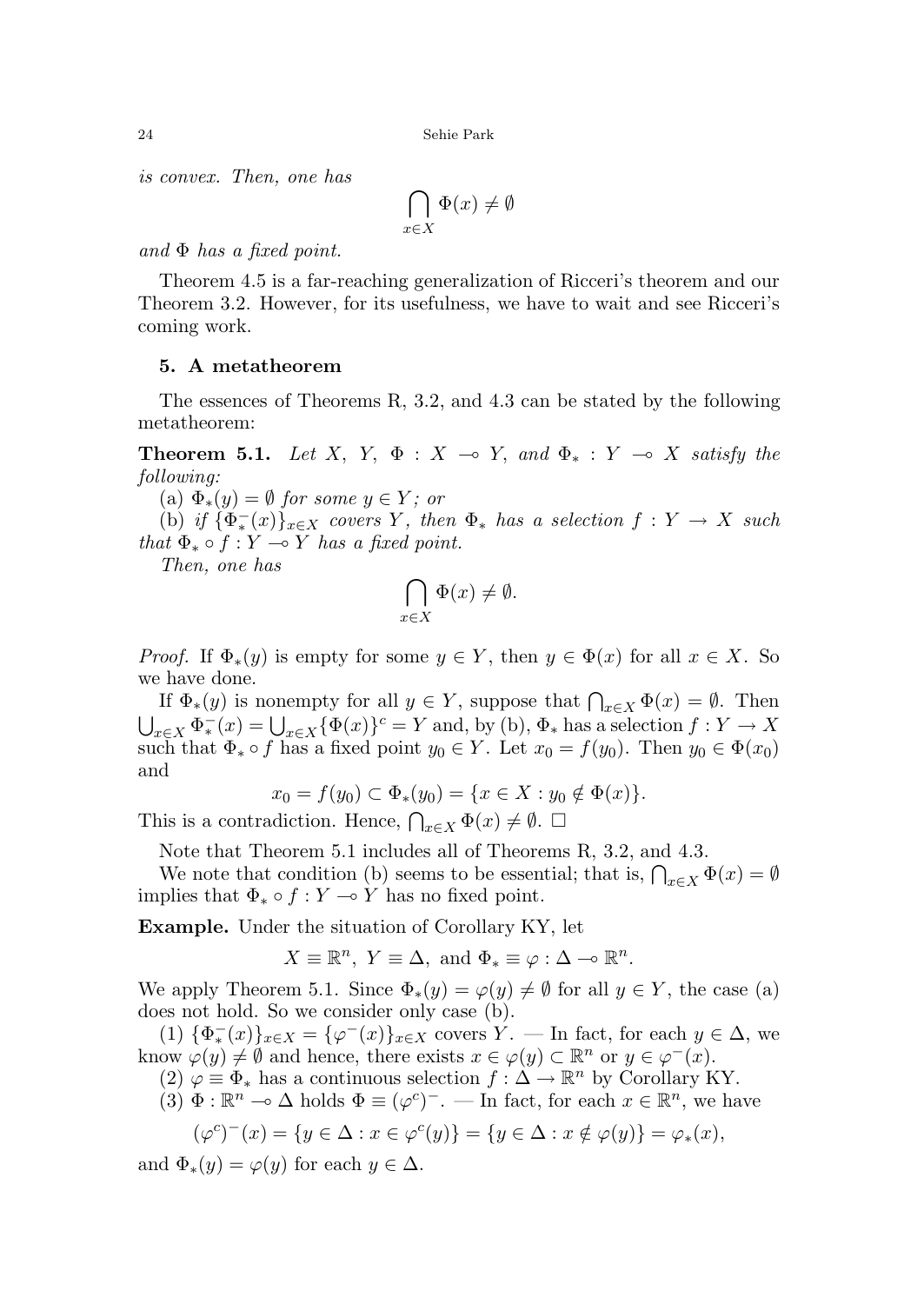(4) Suppose  $\varphi \circ f : \Delta \to \Delta$  has a fixed point. Then by Theorem 4.1, we have

$$
\bigcap_{x \in X} \Phi(x) = \bigcap_{x \in \mathbb{R}^n} \varphi_*(x) \neq \emptyset.
$$

Hence there exists  $y \in \varphi_*(x)$  such that  $x \notin \varphi(y)$  or  $x \in \mathbb{R}^n \setminus \varphi(y)$  for all  $x \in \mathbb{R}^n$ . Therefore  $\mathbb{R}^n \subset \mathbb{R}^n \setminus \varphi(y)$  and hence  $\varphi(y) = \emptyset$ , a contradiction.

(5) Therefore  $\varphi \circ f : \Delta \to \Delta$  can not have a fixed point.

#### 6. Epilogue

Later I sent Sections 1-4 of this paper to Ricceri and asked him whether he had any follow-ups of his theorem. He replied that he was trying to get something and recommended one of his new papers [16] which is concerned with his new results.

#### References

- [1] H. Ben-El-Mechaiekh, Spaces and maps approximation and fixed points, J. Comp. Appl. Math. 113 (2000), 283–308.
- [2] J. Kindler, Topological intersection theorems, Proc. Amer. Math. Soc. 117(4) (1993), 1003–1011.
- [3] S. Krasa and N.C. Yannelis, An elementary proof of Knaster-Kuratowsky-Mazurkiewitz-Shapley theorem, Econ. Theory 4 (1994), 467–471.
- [4] S. Park, Some coincidence theorems on acyclic multifunctions and applications to KKM theory, Fixed Point Theory and Applications (K.-K. Tan, ed.), pp.248–277, World Scientific Publ., River Edge, NJ, 1992.
- [5]  $\Box$ , Acyclic maps, minimax inequalities, and fixed points, Nonlinear Anal., TMA 24 (1995), 1549–1554.
- [6] , Remarks on fixed point theorems of Ricceri, Proc. '97 Workshop on Math. Anal. & Appl., pp.1–9, Pusan Nat. Univ., 1997.
- [7]  $\Box$ , Fixed point theorems for new classes of multimaps, Acta Math. Hungar. 81 (1998) 155–161.
- [8]  $\Box$ , A unified fixed point theory of multimaps on topological vector spaces, J. Korean Math. Soc. 35 (1998), 803–829. Corrections, ibid. 36 (1999), 829–832.
- [9]  $\_\_\_\_\$ n, Ninety years of the Brouwer fixed point theorem, Vietnam J. Math. 27 (1999), 187–222.
- [10] , Fixed point theorems on KC-maps in abstract convex spaces, Nonlinear Anal. Forum 11(2) (2006), 117–127.
- [11] S. Park, J.S. Bae and H.K. Kang, Geometric properties, minimax inequalities, and fixed point theorems on convex spaces, Proc. Amer. Math. Soc. 121 (1994), 429-440.
- [12] S. Park and H. Kim, Admissible classes of multifunctions on generalized convex spaces, Proc. Coll. Natur. Sci., SNU 18 (1993), 1-21.
- [13]  $\_\_\_\_\_\_\_\_\_\.\$  Coincidence theorems for admissible multifunctions on generalized convex spaces, J. Math. Anal. Appl. 197 (1996), 173–187.
- [14] , Foundations of the KKM theory on generalized convex spaces, J. Math. Anal. Appl. 209 (1997) 551–571.
- [15] S. Park, S.P. Singh, and B. Watson, Some fixed point theorems for composites of acyclic maps, Proc. Amer. Math. Soc. 121 (1994), 1151–1158.